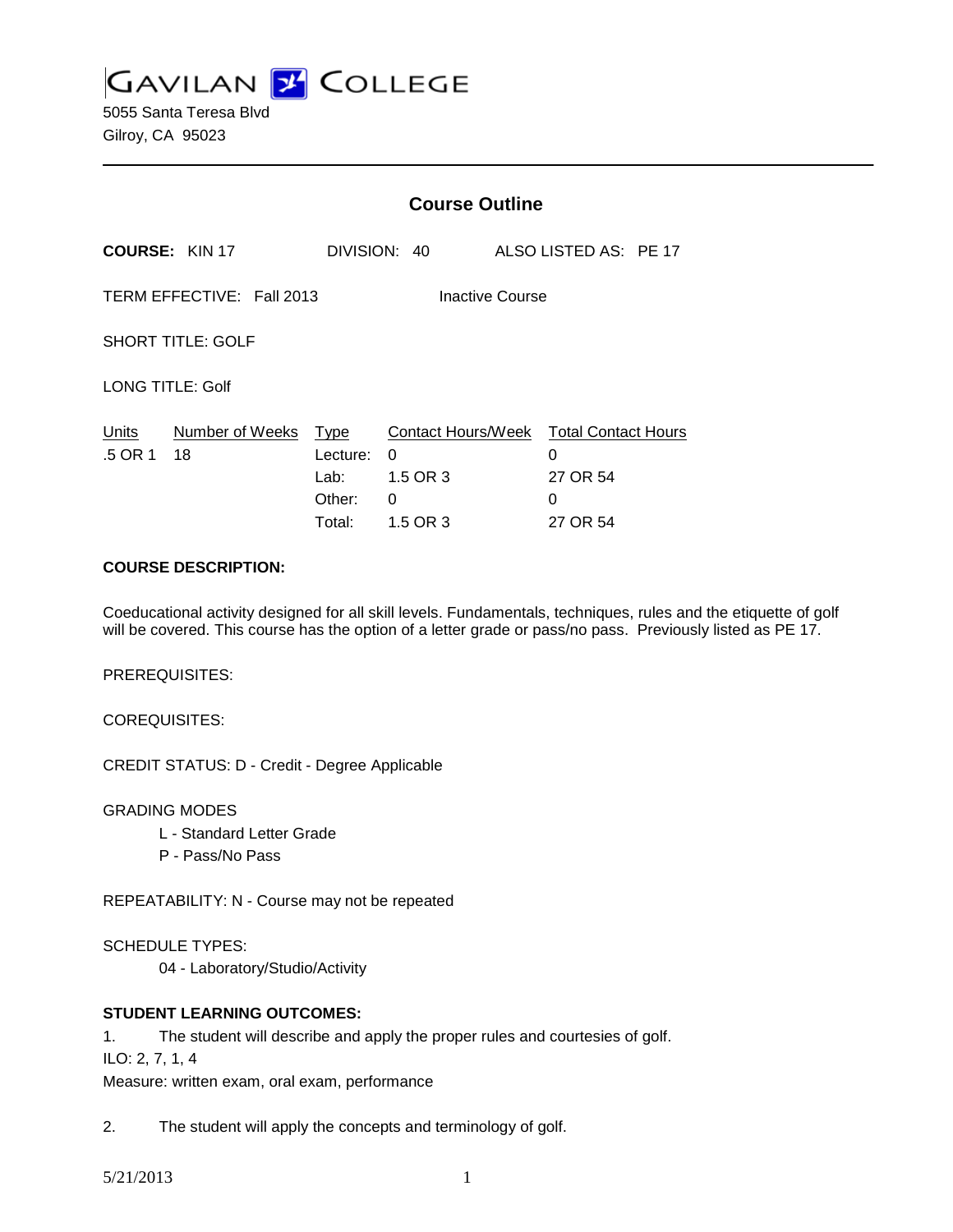ILO: 7, 2 Measure: written quiz, practical quiz

3. The student will demonstrate the proper technique of the golf swing.

ILO: 7, 2

Measure: demonstration

4. The student will describe the benefits of having an outlet for maintaining physical health through leisurely pursuits.

ILO: 6, 1

Measure: class discussion, written/oral report

# **CONTENT, STUDENT PERFORMANCE OBJECTIVES, OUT-OF-CLASS ASSIGNMENTS**

Inactive Course: 02/25/2013

# 3 - 6 Hours

Class orientation, including course requirements and grading procedures. The care and use of the equipment, including safety will be discussed. The common terms used in the game will be presented. Each club's design and purpose will be explained. The proper grip, stance, and swing will be taught. The benefits of golf as a lifelong activity will be discussed.

SPO: The student will describe the safety rules to be used in class. They will discuss the purpose for each club. The grip, stance, and swing will be demonstrated by them. They will list the benefits of golf as a lifelong activity.

# 7.5 - 15 Hours

Continue working on skills presented in earlier classes. Review the proper grip with the woods. Explain the difference between tee and fairway shots with woods. The grip, stance, and swing will be emphasized. Teach the open, closed, and square stance. Practice the use of the long iron, including stressing the importance of power and timing.

SPO: The student will explain the difference between tee and fairway shots with woods, including the rules governing play. They will demonstrate the use of the long iron.

# 6 - 12 Hours

Skills presented in earlier classes will continue to be worked on. Teach the correct use of the short irons, stressing the importance of the approach shot. The grip, the stance, and the swing will be presented. The purpose of backspin and how to accomplish it will be discussed. The putting stroke, including the mechanics of the stroke will be presented. Different types of putters and styles of putting may be included. "Reading the greens" will be discussed and the importance of putting will be stressed.

SPO: The student will demonstrate the use of their short irons and putter. They will discuss the importance of putting in relationship to shooting a par score.

# 3 - 6 Hours

Stations may be utilized to continue working on skills learned earlier. Teach the etiquette and common courtesies of the game. Discuss the rules under which the game is played, stressing the importance of local rules. Present the various systems by which the game may be played and the scoring for each. The terminology of the game will be reviewed. Discussion and presentation on the causes of hooking, slicing, pushing, and pulling the ball.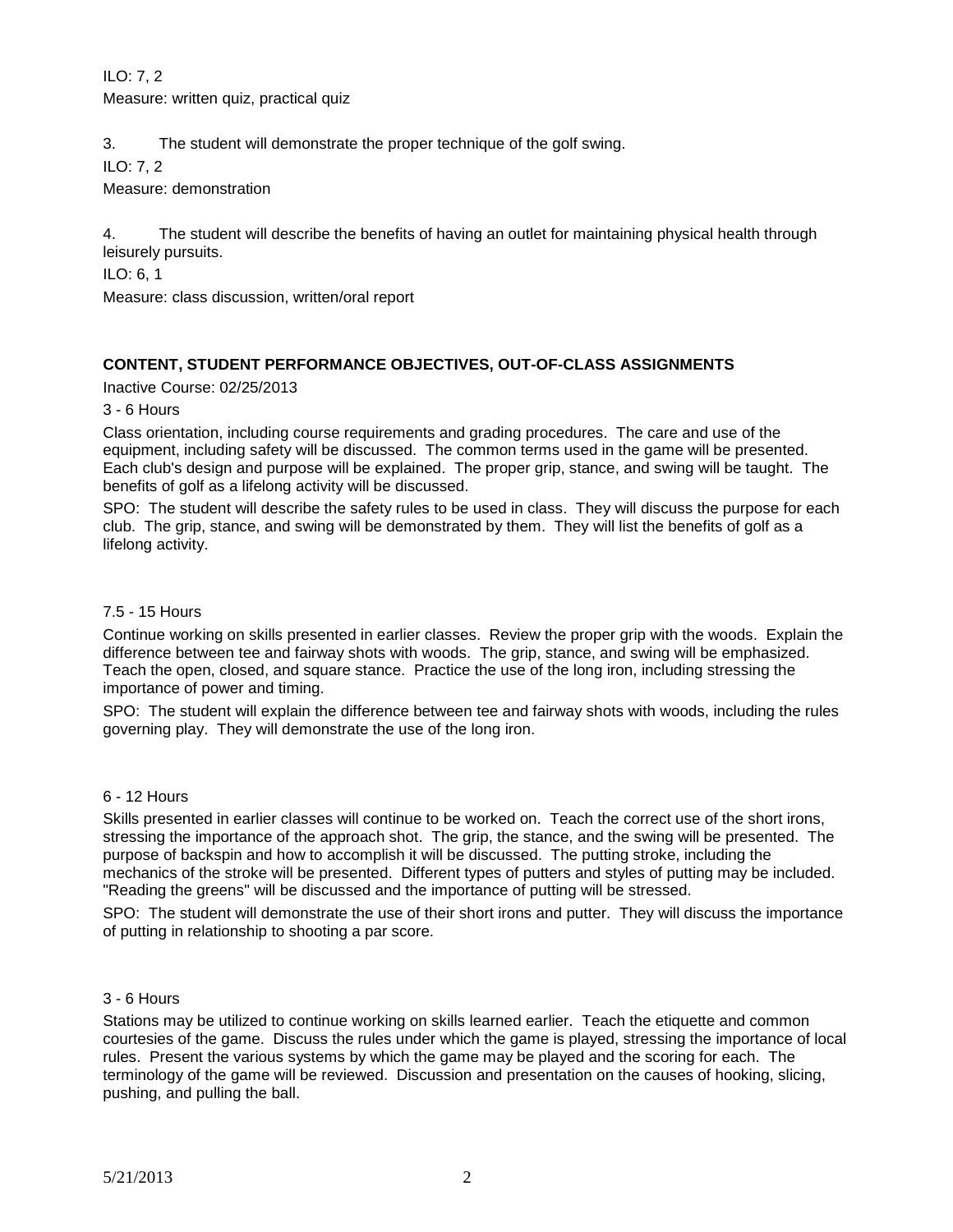SPO: The student will explain the etiquette and courtesies of the game of golf. They will discuss the rules under which the game is played. They will describe what causes a ball to be hooked, sliced, pushed, and pulled.

# 6 - 12 Hours

Presentation on playing difficult lies, such as uphill, downhill, and sidehill (balls above your feet and below your feet). Teach the selection of the proper club and the correct shot for play from a hazard - water, rough, sand, and woods. Play nine or more holes on a golf course to practice all skills and knowledge learned. Administer skill and/or knowledge tests.

SPO: The student will demonstrate hitting a golf ball that is located above their feet and below their feet. They will be able to select the correct club and be able to play the ball out of a variety of hazards. The student will apply the skills and knowledge learned in class to a nine hole golf course.

2 Hours

Final.

This is a skill building class where the student's skills or proficiencies will be enhanced by supervised repetition and practice in class.

# **METHODS OF INSTRUCTION:**

demonstration, video, small group discussion, guided practice

# **METHODS OF EVALUATION:**

| The types of writing assignments required:              |                                                                          |
|---------------------------------------------------------|--------------------------------------------------------------------------|
| <b>None</b>                                             |                                                                          |
| The problem-solving assignments required:               |                                                                          |
| <b>None</b>                                             |                                                                          |
| The types of skill demonstrations required:             |                                                                          |
| Performance exams                                       |                                                                          |
| The types of objective examinations used in the course: |                                                                          |
| Multiple choice                                         |                                                                          |
| Matching items                                          |                                                                          |
| Completion                                              |                                                                          |
| Other category:                                         |                                                                          |
| Requires student participation                          |                                                                          |
| The basis for assigning students grades in the course:  |                                                                          |
| Writing assignments:                                    | $0\% - 0\%$                                                              |
| Problem-solving demonstrations: 0% - 0%                 |                                                                          |
| Skill demonstrations:                                   | 40% - 60%                                                                |
| Objective examinations: 10% - 30%                       |                                                                          |
| Other methods of evaluation: 30% - 50%                  |                                                                          |
| <b>JUSTIFICATION:</b>                                   |                                                                          |
|                                                         | The department is requesting a name change, from the Physical Education  |
|                                                         | and Athletics Department to the Department of Kinesiology and Athletics. |
|                                                         |                                                                          |

The reasons for this action include:

1) A desire to follow suit with the 4-year colleges and universities.

5/21/2013 3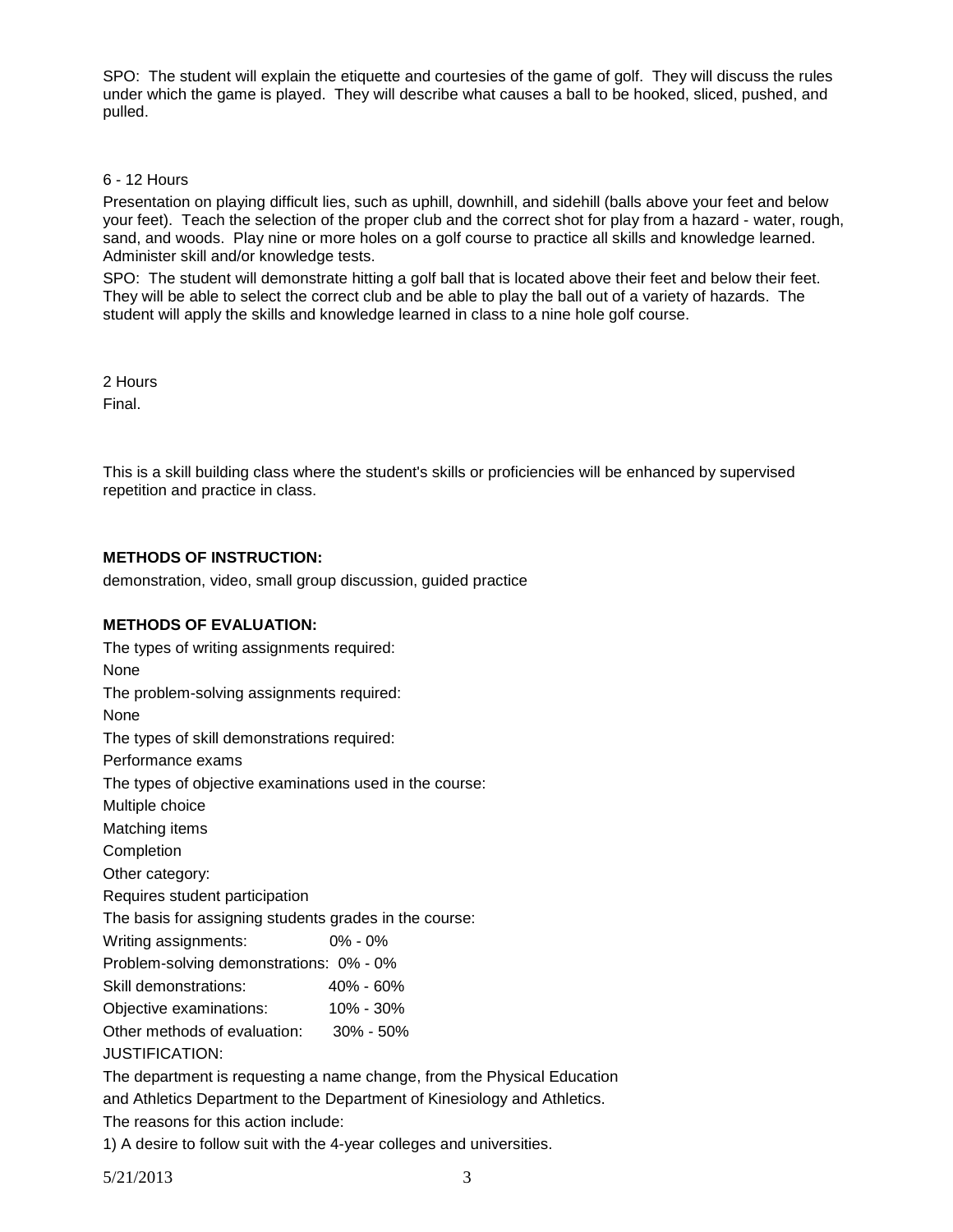2) A trend in the field. Community colleges are moving in this direction with Cabrillo College already taking this action. Others such as Sacramento City College, Mission College, and Diablo Valley College are also in the process of changing their name as well. Gavilan College can be a leader in this trend.

3) This more closely describes what our profession is about.

"Kinesiology is the academic discipline concerned with the art and science of human movement."

4) The state academic senate has proposed that Kinesiology and Exercise Science majors be added to the Disciplines List so they have recognized the move in this direction.

5) Over recent years, there have been discussions within the State regarding the need to streamline Physical Education as a discipline. This would help with the negative connotation that is often identified with this discipline. Gavilan College has worked hard to modify our programs to meet State requirements for our major. The name change would be another step in the right direction.

### **REPRESENTATIVE TEXTBOOKS:**

#### **ARTICULATION and CERTIFICATE INFORMATION**

Associate Degree: GAV E1, effective 201170 CSU GE: CSU E1, effective 201170 IGETC: CSU TRANSFER: Transferable CSU, effective 201170 UC TRANSFER: Transferable UC, effective 201170

#### **SUPPLEMENTAL DATA:**

Basic Skills: N Classification: A Noncredit Category: Y Cooperative Education: Program Status: 1 Program Applicable Special Class Status: N CAN: CAN Sequence: CSU Crosswalk Course Department: KIN CSU Crosswalk Course Number: 17 Prior to College Level: Y Non Credit Enhanced Funding: N Funding Agency Code: Y In-Service: N Occupational Course: E